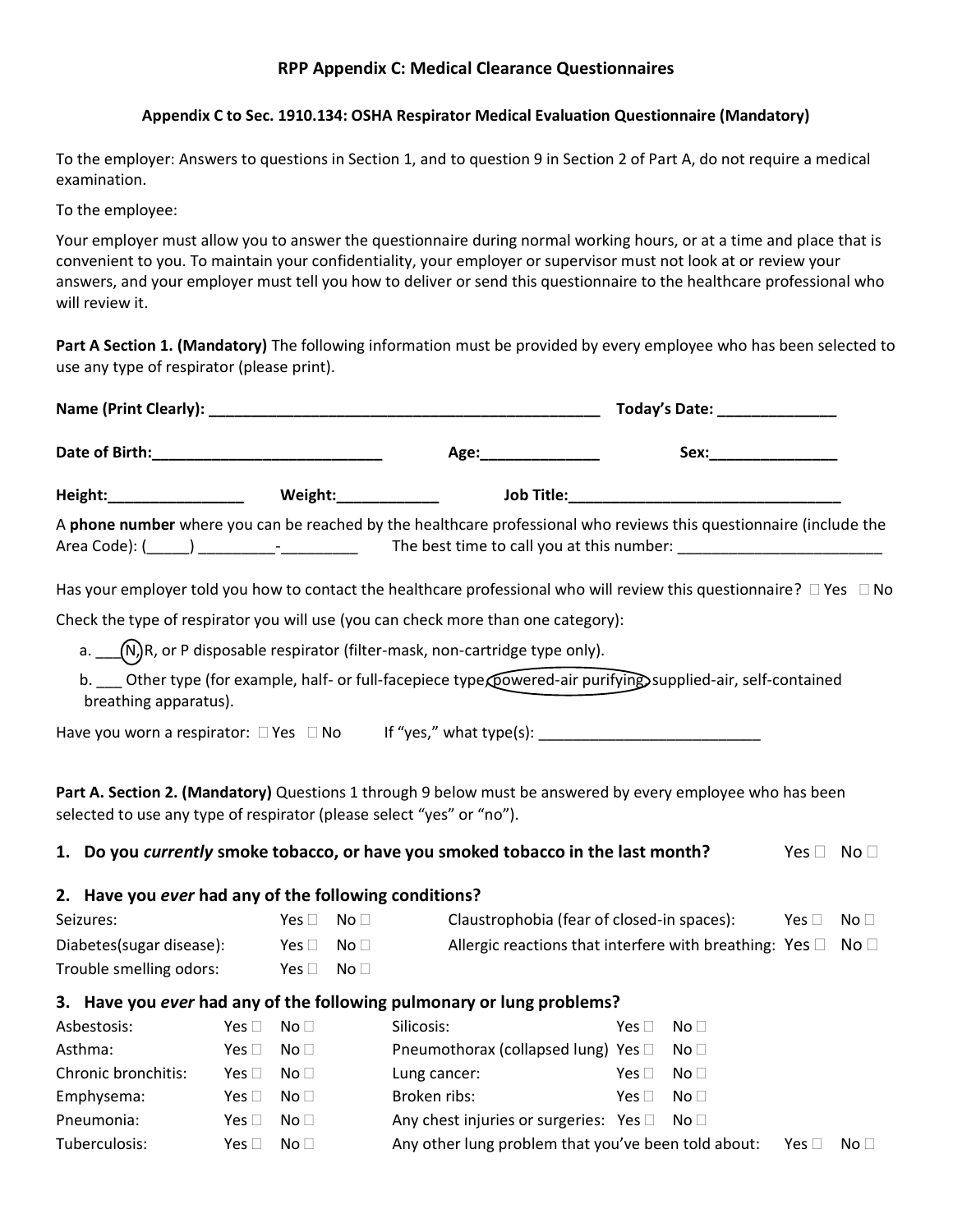# **RPP Appendix C: Medical Clearance Questionnaires**

### **[Appendix C to Sec. 1910.134:](http://www.osha.gov/pls/oshaweb/owadisp.show_document?p_table=STANDARDS&p_id=9783) OSHA Respirator Medical Evaluation Questionnaire (Mandatory)**

# **4. Do you** *currently* **have any of the following symptoms of pulmonary or lung illness?**

| Shortness of breath:                                                                                                             |               |                 | Yes $\square$   | No <sub>1</sub>      | Wheezing:                                              |               |                 | Yes $\square$                  | No <sub>1</sub> |
|----------------------------------------------------------------------------------------------------------------------------------|---------------|-----------------|-----------------|----------------------|--------------------------------------------------------|---------------|-----------------|--------------------------------|-----------------|
| Chest pain when you breathe deeply:<br>Wheezing that interferes with your job: Yes $\square$<br>Yes $\square$<br>No <sub>1</sub> |               |                 |                 |                      |                                                        |               | No <sub>1</sub> |                                |                 |
| Shortness of breath when walking fast on level ground or walking up a slight hill or incline:                                    |               |                 |                 |                      |                                                        |               | Yes $\square$   | No <sub>1</sub>                |                 |
| Shortness of breath when walking with other people at an ordinary pace on level ground:                                          |               |                 |                 |                      |                                                        |               |                 | Yes $\square$                  | No <sub>1</sub> |
| Have to stop for breath when walking at your own pace on level ground:                                                           |               |                 |                 |                      |                                                        |               |                 | Yes $\square$                  | No <sub>1</sub> |
| Shortness of breath when washing or dressing yourself:                                                                           |               |                 |                 |                      |                                                        |               |                 | Yes $\square$                  | No <sub>1</sub> |
| Shortness of breath that interferes with your job:                                                                               |               |                 |                 |                      |                                                        |               |                 | Yes $\square$                  | No <sub>1</sub> |
| Coughing that produces phlegm (thick sputum):                                                                                    |               |                 |                 |                      |                                                        |               |                 | Yes $\square$                  | No <sub>1</sub> |
| Coughing that wakes you early in the morning:                                                                                    |               |                 |                 |                      |                                                        |               | Yes $\square$   | No <sub>1</sub>                |                 |
| Coughing that occurs mostly when you are lying down:                                                                             |               |                 |                 |                      |                                                        |               |                 | Yes $\square$                  | No <sub>1</sub> |
| Coughing up blood in the last month:                                                                                             |               |                 |                 |                      |                                                        |               |                 | Yes $\square$                  | No <sub>1</sub> |
| Any other symptoms that you think may be related to lung problems:                                                               |               |                 |                 |                      |                                                        |               |                 | Yes $\square$                  | No <sub>1</sub> |
| 5. Have you ever had any of the following cardiovascular or heart problems?                                                      |               |                 |                 |                      |                                                        |               |                 |                                |                 |
| Heart attack                                                                                                                     | Yes $\square$ | No <sub>1</sub> |                 |                      | Heart arrhythmia (heart beating irregularly):          |               |                 | Yes $\Box$                     | No <sub>1</sub> |
| Stroke                                                                                                                           | Yes $\square$ | No <sub>1</sub> |                 | High blood pressure: |                                                        |               |                 | Yes $\square$                  | No <sub>1</sub> |
| Angina                                                                                                                           | Yes $\square$ | No <sub>1</sub> |                 |                      | Any other heart problem that you've been told about:   |               |                 | Yes $\square$                  | No <sub>1</sub> |
| <b>Heart Failure</b>                                                                                                             | Yes $\square$ | No <sub>1</sub> |                 |                      | Swelling in your legs or feet (not caused by walking): |               |                 | Yes $\square$                  | No <sub>1</sub> |
| 6. Have you ever had any of the following cardiovascular or heart symptoms?                                                      |               |                 |                 |                      |                                                        |               |                 |                                |                 |
| Frequent pain or tightness in your chest:                                                                                        |               |                 |                 |                      |                                                        |               | Yes $\square$   | No <sub>1</sub>                |                 |
| Pain or tightness in your chest during physical activity:                                                                        |               |                 |                 |                      |                                                        |               | Yes $\square$   | No <sub>1</sub>                |                 |
| Pain or tightness in your chest that interferes with your job:                                                                   |               |                 |                 |                      |                                                        | Yes $\square$ | No <sub>1</sub> |                                |                 |
| In the past two years, have you noticed you heart skipping or missing a beat:                                                    |               |                 |                 |                      |                                                        |               | Yes $\square$   | No <sub>1</sub>                |                 |
| Heartburn or indigestion that is not related to eating:<br>Yes $\square$<br>No <sub>1</sub>                                      |               |                 |                 |                      |                                                        |               |                 |                                |                 |
| Any other symptoms that you think may be related to heart or circulation problems:<br>Yes $\square$                              |               |                 |                 |                      |                                                        |               |                 | No <sub>1</sub>                |                 |
| 7. Do you currently take medication for any of the following problems?                                                           |               |                 |                 |                      |                                                        |               |                 |                                |                 |
| Breathing or lung problems:                                                                                                      |               | Yes $\square$   | No <sub>1</sub> |                      | Heart trouble:                                         | Yes $\square$ | No <sub>1</sub> |                                |                 |
| Seizures:                                                                                                                        |               | Yes $\square$   | No <sub>1</sub> |                      | Blood pressure:                                        | Yes $\Box$    | No <sub>1</sub> |                                |                 |
| 8. If you've used a respirator, have you ever had any of the following problems? (if you have never used a                       |               |                 |                 |                      |                                                        |               |                 |                                |                 |
| respirator, check the following box and go to question 9):                                                                       |               |                 |                 |                      |                                                        |               |                 | l've never used a respirator □ |                 |
| Eye irritation:                                                                                                                  |               | Yes $\square$   | No <sub>1</sub> |                      | Skin allergies or rashes                               | Yes $\square$ | No <sub>1</sub> |                                |                 |
| Anxiety:                                                                                                                         |               | Yes $\square$   | No <sub>1</sub> |                      | General weakness or fatigue:                           | Yes $\square$ | No <sub>1</sub> |                                |                 |
| Any other problem that interferes with your use of a respirator:                                                                 |               |                 |                 |                      |                                                        | Yes $\square$ | No <sub>1</sub> |                                |                 |
| If you answered YES to any of these questions, please describe below:                                                            |               |                 |                 |                      |                                                        |               |                 |                                |                 |
|                                                                                                                                  |               |                 |                 |                      |                                                        |               |                 |                                |                 |
|                                                                                                                                  |               |                 |                 |                      |                                                        |               |                 |                                |                 |
|                                                                                                                                  |               |                 |                 |                      |                                                        |               |                 |                                |                 |
|                                                                                                                                  |               |                 |                 |                      |                                                        |               |                 |                                |                 |
| Would you be able to wear a respirator without any difficulty?<br>9.                                                             |               |                 |                 |                      |                                                        | Yes $\square$ | No <sub>1</sub> |                                |                 |

**10.** Would you like to talk to the health care professional who will review this questionnaire about your answers to this questionnaire? Yes No